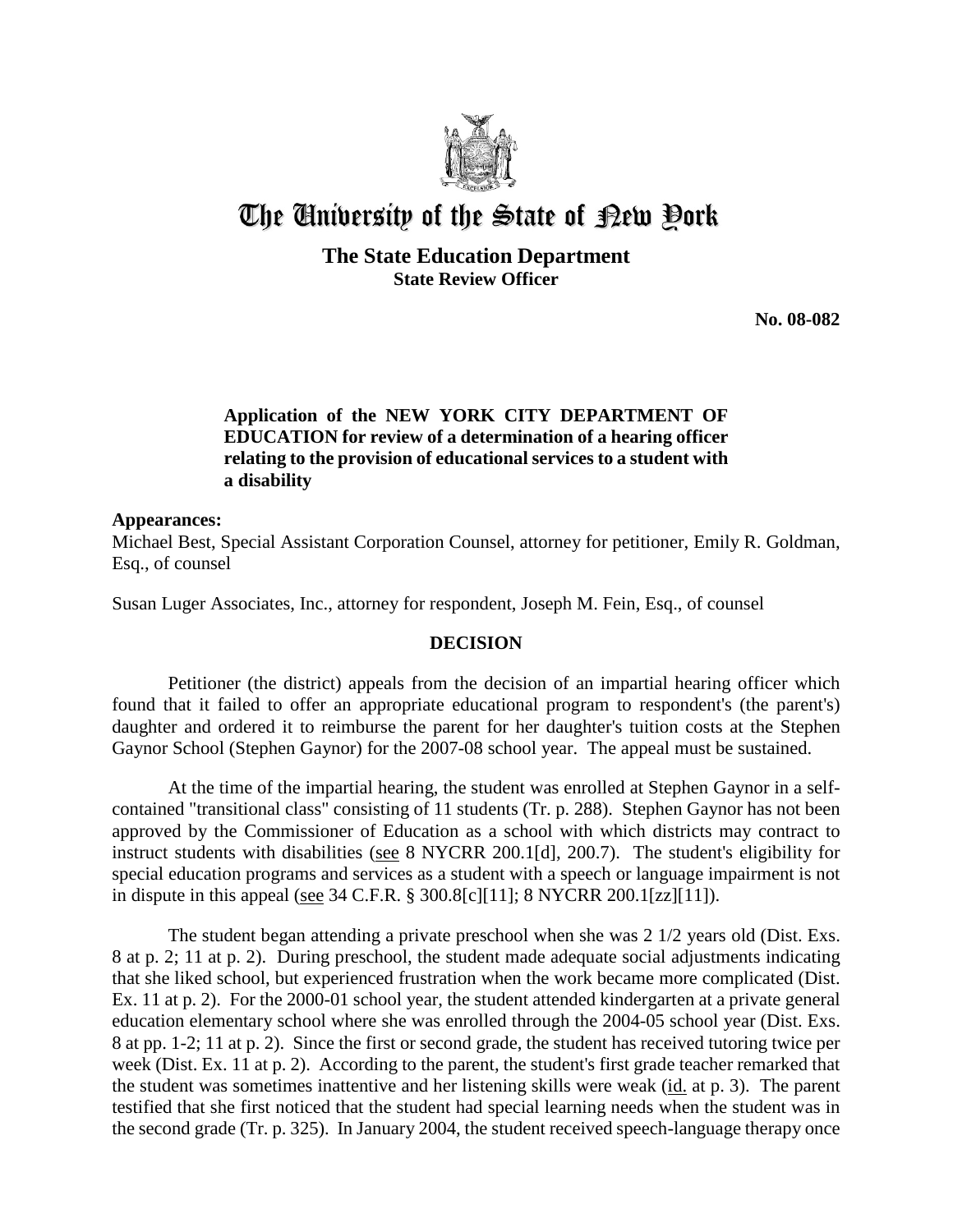or twice per week, which focused on the student's listening skills (Dist. Ex. 11 at p. 2). When the student was in the fourth grade, the parent referred the student to the district's Committee on Special Education (CSE) citing concerns regarding the student's needs for organizational skills, speech-language services and testing accommodations (id. at pp. 1-2). Over the following years, the parent had the student independently evaluated (Tr. p. 326; see Dist. Ex. 14; see also Parent Ex. E).

In a psychoeducational evaluation dated December 2, 2004, the parent reported to the evaluator that according to the student's fourth grade teacher, the student was performing below grade level, had difficulty with reading and science, thinking abstractly, expressing herself and retaining information in content areas (Dist. Ex. 10 at p. 1). The parent reported that the student's concentration and attention levels were also noted to be variable (id.). The parent indicated that the student exhibited difficulty with receptive and expressive language skills, understanding word problems, making inferences and "struggle[d]" in science (id. at p. 2). The evaluation reflected that the student's overall cognitive functioning was in the low average range (id. at p. 3). The evaluator noted that although the student responded well to praise, she was quick to respond with "I don't know" when presented with a difficult item, was reluctant to attempt unknown items and had a tendency to rush through tasks without rechecking her work (id. at p. 2). The evaluator administered the Wechsler Intelligence Scale for Children - Fourth Edition (WISC-IV) which yielded a full scale IQ score of 84 (low average range), a verbal comprehension index score of 83 (low average range), a working memory index score of 107 (average range), a perceptual reasoning index score of 77 (borderline range) and a processing speed index score of 88 (low average rang) (id. at pp. 3-5). The evaluator also administered the Wechsler Individual Achievement Test - Second Edition (WIAT-II) which yielded a reading composite score of 95 (average range), a mathematics composite score of 104 (average range) and a written language composite score of 98 (average range) (id. at pp. 5-6). To assess the student's social and emotional functioning, the evaluator administered a sentence completion task using 22 open-ended questions to allow the student to express her feelings (id. at p. 6). The student had difficulty with this task and provided responses to ten out of 22 questions (id.). The student also completed a human figure drawing, which the evaluator opined lacked detail and was "somewhat immature for her age" (id.). The evaluator concluded that the student was "a friendly and respectful youngster with low average cognitive potential", who appeared to be likeable and socially appropriate (id. at pp. 6-7). Academic testing indicated average skills in the areas of reading, math and written language (id. at p. 7).

On December 8, 2004, the parent completed an application for the student to attend Stephen Gaynor (Dist. Ex. 8). The application indicated that the student's sibling was currently attending Stephen Gaynor, that the student would benefit from the school's small class sizes and the attention from learning specialists and that she would be "taught strategies that [could] enable her to learn and work to her potential" (id. at p. 2).

On April 4, 6, 11 and May 4, 2005, a private neuropsychological and educational evaluation of the student was conducted to address the parent's concerns regarding the student's difficulty learning lessons in class, completing homework independently, receptive and expressive language skills, and writing skills (Dist. Ex. 14 at p. 1). The evaluator opined that the student was "a well related, engaging and pleasant child who was a pleasure to work with" (id. at p. 8). Although the report reflected that the student demonstrated variable effort, testing results indicated age appropriate capacity to learn, reason and solve problems with specific weaknesses in the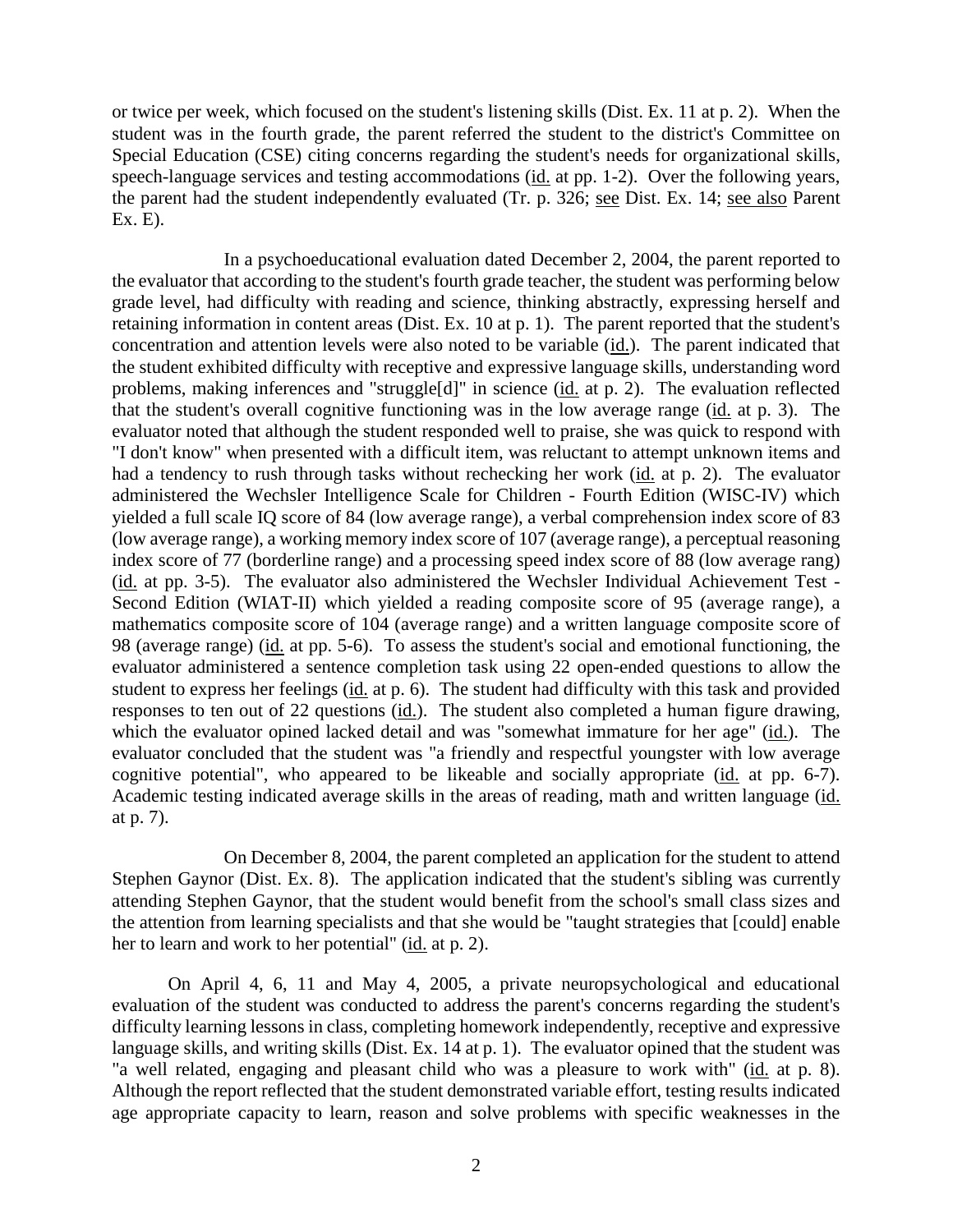student's ability to accumulate knowledge through visual means (id.). The student's academic skills were at or above expected levels for single word reading, mathematics, spelling and writing, but her reading comprehension showed mild weaknesses in deriving information from lengthier text and in inferencing (id.). The evaluator noted that the student did not readily understand the academic tasks presented to her, if such tasks were not explicitly stated to her, over-relied on simple sentence structures and was disorganized in her writing (id.). Neuropsychological testing indicated that the student had adequate ability to sustain attention over time and to attend to visual and auditory information (id.). The evaluator reported that the student exhibited significant difficulty on open-ended and ambiguous tasks when rules were not clearly outlined and despite indications that the student was cognitively able to do so, the student did not apply good reasoning skills during ambiguous situations, which made independent work challenging (id.). Prior language testing indicated that although the student's ability to process auditory information and understand language was developing normally, she had difficulty with higher-order language functioning; including her ability to appreciate ambiguity in language and interpret figurative, nonliteral language (id.). The test results were also consistent with the student's difficulties in day-today life in understanding abstract information and concepts, which were less explicit and direct (id. at p. 9). The evaluation indicated that the student's visual-spatial skills were weak and she displayed difficulty constructing with concrete materials, drawing and copying (id.). The student was able to learn, retain and recall visual information when tasks involved visual and verbal components (id.). In terms of the student's social, emotional and behavioral functioning; she did not present internalizing, externalizing or attentional disorders (id.). The evaluator concluded that the student was "a girl of average verbal cognitive potential and slightly weaker potential for learning and problem solving in novel, nonverbal learning situations" (id.). Weaknesses were present in "higher-order language functioning, visual-spatial perception and learning, visual-motor integration skills, and executive functioning related to task performance under ambiguous and open-ended circumstances" (id.). The evaluator suggested that a diagnosis of a learning disorder, not otherwise specified (NOS) was warranted (id.). The evaluator recommended support services of a collaborative team teaching (CTT) classroom, "resource room" twice per week and continued language therapy outside of school (id. at p. 10).

The student began attending Stephen Gaynor at the beginning of the 2005-06 school year (Tr. p. 327). The student's 2005-06 and 2006-07 teacher from Stephen Gaynor described the school as a small independent school for students between the ages of five and fourteen who present with learning disabilities (Tr. p. 268). The students at Stephen Gaynor exhibit language difficulties and dyslexia, with "some emotional overlays" (Tr. p. 288).

In an undated, ungraded progress report, the student's progress at Stephen Gaynor for an undetermined period of the 2006-07 school year was summarized in narrative form for all academic areas (Dist. Ex. 4).<sup>1, 2</sup> With regard to reading skills, the student was described as a fluent

<sup>&</sup>lt;sup>1</sup> I note that the hearing record contains duplicative exhibits. For purposes of this decision, only parent exhibits are cited in instances where both the parent's and district's exhibits are identical. I remind the impartial hearing officer that it is her responsibility to exclude evidence that she determines to be irrelevant, immaterial, unreliable or unduly repetitious (8 NYCRR 200.5[j][3][xii][c]).

<sup>2</sup> I note that Parent Ex. H includes an undated Stephen Gaynor progress report and an undated Stephen Gaynor mid-term report card. Both appear to be incomplete. Therefore, I will refer to Dist. Ex. 4 as the complete version of the undated Stephen Gaynor progress report. The hearing record does not contain a complete version of the Stephen Gaynor mid-term report card.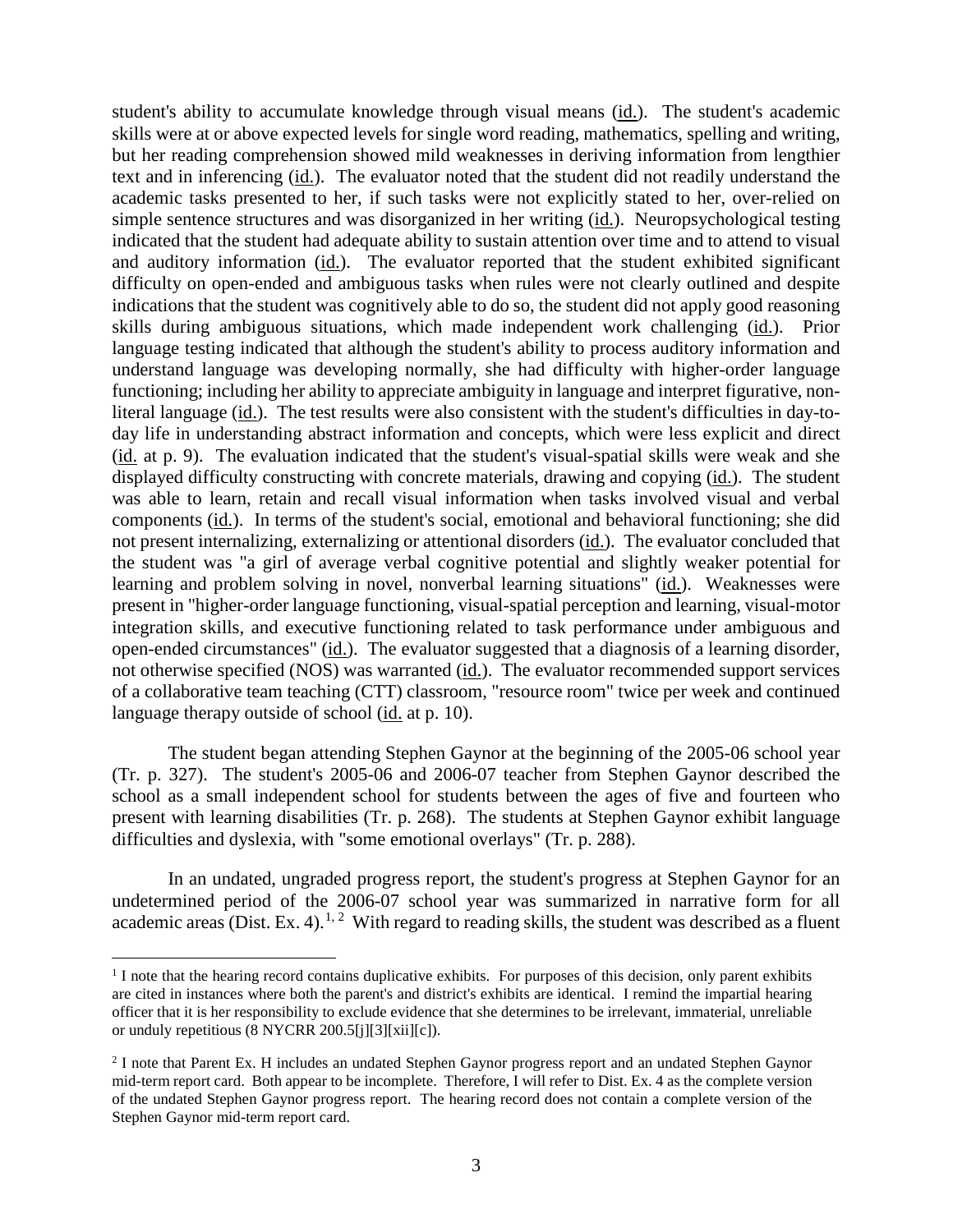sight reader who had a good sense of phrasing, although she did not read with expression or for pleasure (id. at p. 1). The progress report noted that the student did not manifest a persistent pattern of decoding issues and was able to apply syllabication rules and strategies to decode (id.). Additionally, the student had improved in the areas of listening comprehension and class participation and was comfortable asking for clarification regarding figurative language, temporal relationships and complex cause/effect relationships (id. at p. 2). The progress report also noted that the student participated "more" actively in discussions, followed class lectures and took notes on a laptop computer (id.). With regard to the student's writing skills, the progress report reflected that the student was a confident writer who had a "good grasp" of capitalization rules, used end punctuation consistently, used commas to off-set items in a series, wrote in compound and complex sentences, understood basic paragraph structure, summarized stories, used the three-step writing process and proofread her work independently (id. at pp. 3-4). The progress report indicated that the student's areas of need included understanding of higher-level vocabulary, appropriate use of prepositions, synthesizing information to construct topic and concluding sentences, and expository writing (id. at p. 3).

In regard to the student's visual memory skills, the progress report noted the student copied accurately from both the blackboard and the whiteboard onto her laptop, had improved map skills and was able to better recognize significant information in pictures (Dist. Ex. 4 at p. 4). With regard to the student's gross motor skills, the progress report indicated that the student had good balance, right/left discrimination, body awareness and sitting posture, but used a teacher's chair and cushion to support her back due to a herniated disc (id. at p. 5). In regard to graphomotor skills, the student was reported to be left handed, have clear, legible handwriting, know cursive letter formations, but preferred manuscript (id.). The student used a variety of computer software to organize and present information and was a proficient typist (id.).

The progress report further described the student's organizational skills as a "strength," both in material organization and in time management skills (Dist. Ex. 4 at p. 6). The student made smooth transitions between subjects and free and work time, but took a long time to settle into her work in less structured situations (id.). The progress report indicated that the student followed oral directions well, sought immediate clarification when needed and, although at times she was confused by vocabulary, she followed written directions well (id.). With regard to oral language and communication, the student communicated her thoughts and ideas to teachers and peers, even though she continued to display deficits in reduced vocabulary and had difficulty organizing higher-level concepts (id. at p. 7). The progress report stated that although the student did not "pick up" on nonverbal cues which confused listeners, she was able to use teacher scaffolding to assist with clarification (id.). The progress report indicated that the student received speechlanguage therapy, had stronger social than academic language, used awkward syntax when she expressed conceptual ideas, had a limited vocabulary and poor understanding of higher-level language (id.).

With regard to the student's behavior, the progress report noted that the student had exemplary behavior in her homeroom and, although she had exhibited inappropriate and disrespectful behavior in other classes, her behavior improved after a parent-teacher-student conference (Dist. Ex. 4 at p. 8). The progress report further noted the student's improvement in focus, attention and interest in learning, but that she was sensitive to perceived criticism and often misinterpreted constructive suggestions as disapproval (id.). The progress report also indicated effective methods in dealing with the student, such as the utilization of a highly structured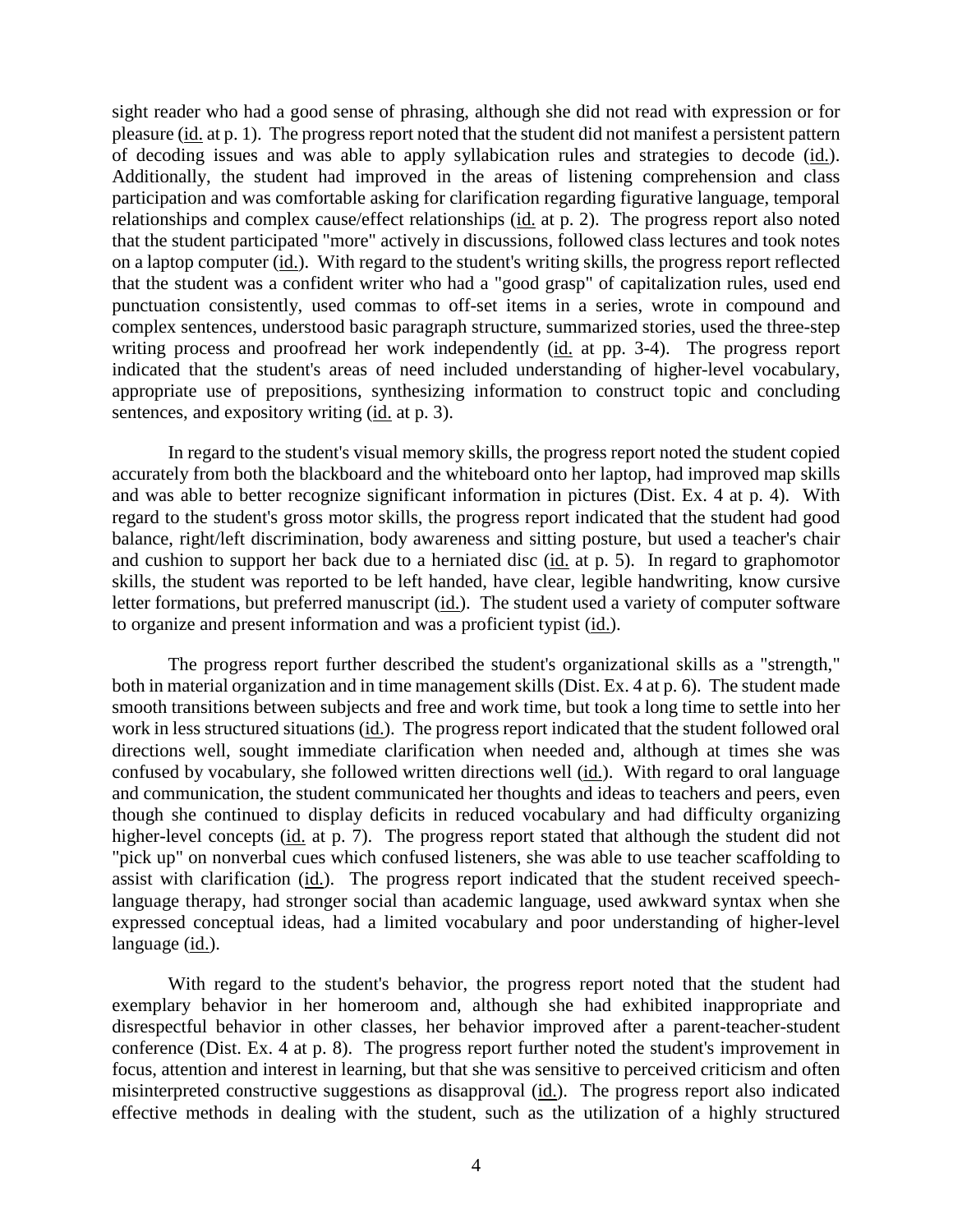environment with clear routines and expectations, opportunities to work with teachers who understood her learning issues, running short errands outside the classroom, the employment of a token reward system for model behavior, the use of the student's parent for support and the expertise of an outside specialist to assist the student in recognizing appropriate behavior limits and developing self-advocacy skills (id.). The progress report described the student as responsible in fulfilling her homework assignments, seeking clarification via e-mail and assisting peers with missing coursework and directions (id. at p. 9).

With regard to mathematics, the progress report indicated the student was performing at an approximate sixth grade level; was able to do multiplication and division with mixed numbers; improved her problem solving skills with fractions; solved decimal word problems; learned place values of decimals, added, subtracted, multiplied and divided decimals; and was able to do conversions with fractions, decimals and percentages (Dist. Ex. 4 at p. 11). In regard to social studies, the progress report indicated curriculum content areas of study, as well as, specific skills used to address the content, such as reading, writing, map skills, vocabulary strategies, critical thinking and public speaking (id. at p. 12). The student's performance and progress in social studies was not reported (id.). The student displayed strong organizational skills, worked independently and sought clarification when needed (id. at p. 13). The student's progress regarding spelling was not indicated (id. at p. 10).

The student's teachers at Stephen Gaynor also prepared an undated, ungraded 2006-07 school year mid-term report card commenting on the student's progression in numerous academic areas (Parent Ex. H at pp. 13-22). With regard to reading fluency, one of the student's teachers described the student as "a confident, accurate reader" whose successful use of decoding and phrasing strategies resulted in improved reading comprehension; however, the teacher recommended more expressive reading to augment comprehension skills (id. at p. 14). In regard to reading comprehension, the report card indicated the student had made enormous gains and consistently identified the main idea using a variety of strategies (id.). With regard to creative writing, the report card reflected the student wrote a first draft, edited her work independently, experimented with varied sentence structures and higher-level language, worked with teachers to fine-tune stories and was receptive to suggestions to add details and context and learn grammar rules (id. at p. 15). With regard to handwriting, the student's teachers indicated that the student's handwriting was "lovely," clear and elegant (id.). Additionally, the student developed excellent computer skills (id.).

In regard to grammar, punctuation and spelling, the student made "steady progress" diagramming sentences by use of a multisensory grammar program, "steadily" built an understanding of suffixes, applied what she knew about spelling to her own writing, used spell check and kept a notebook for frequently used homophones (Parent Ex. H at pp. 16-17). The student's teachers noted the student presented difficulty in identifying verbs and adverbs and exhibited inconsistency as to syllable analysis (id. at p. 16).

With regard to mathematics, the report card indicated that the student had done "an outstanding job" and had strengthened her skills in fractions, multi-step word problems, graphing and statistic concepts (Parent Ex. H at p. 17). The teacher reported that the student worked well with other students; however, she did her best work independently (id.). She was also neat, well organized, thorough and eager to learn more advanced math topics (id.). In regard to social studies, the report card reflected that the student made "outstanding progress," namely she demonstrated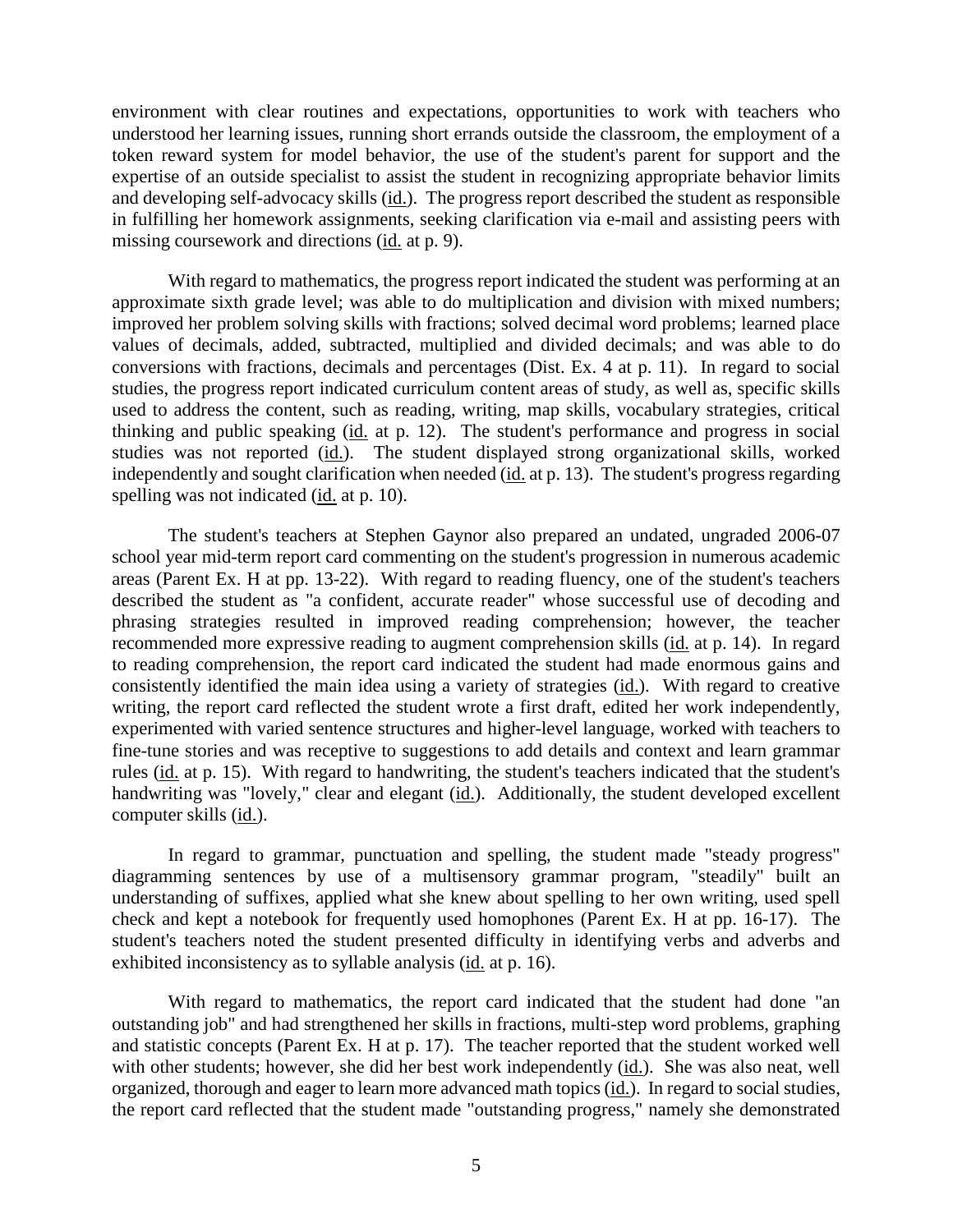high interest in topics, made good efforts in understanding concepts, was prepared for class, participated in class discussions, recognized cause/effect relationships and used note taking strategies to assist in fact recall (id. at p. 18). With regard to the student's science progress, the science teacher reported that she had made "steady progress" using the "Scientific Method," exhibited frustration with review and vocabulary work, "'tune[d] out'" at times, but asked questions and showed a "good grasp of the current material" (id. at pp. 18-19). With regard to computer skills, the report reflected that the student continued to demonstrate an understanding of advanced computer concepts, applied all of the required skills and strategies, used tools, equipment and materials correctly with little assistance and was helpful to her peers (id. at p. 19).

General comments from the student's teachers in the mid-term report card indicated that the student had become a positive leader during cooperative learning work; used organizational skills to move group projects to a timely completion; socialized with a broader circle of people; showed respect for her homeroom teacher and school administrators; made "excellent progress" in the academic areas of reading comprehension, math and writing; developed strong work habits; incorporated reflection and rewriting tactics; increased her class participation and asked questions (Parent Ex. H at p. 22).

On January 17, 2007, a classroom observation of the student was conducted by a district special education teacher at Stephen Gaynor (Dist. Ex. 5). The observation report indicated that the student was observed in an English class comprised of ten students, a teacher and two teacher assistants (id.). The student was reported to have participated "well," was "on task" and "well behaved" (id.). The observer noted that the student read fluently at a good pace with no errors in pronunciation (id.).

On March 10, 2007, the parent signed a 10-month contract with Stephen Gaynor for the student's enrollment for the 2007-08 school year (Parent Ex. F). On March 15, 2007, the parent paid a registration fee to Stephen Gaynor (Tr. p. 345; Parent Ex. F at p. 3).

On May 21, 2007, the CSE convened for student's annual review and to develop her individualized education program (IEP) for the  $2007-08$  school year (Dist. Ex. 1).<sup>3</sup> Participants included both of the student's parents; the district representative, who was also the school psychologist; a district regular education teacher; the school social worker; a district special education teacher; an additional parent member; and an educational advocate on behalf of the parent (Tr. pp. 82, 223; Dist. Exs. 1 at p. 2; 3). The student's classroom teacher at Stephen Gaynor participated by telephone (id.). The CSE had before it for consideration an undated progress report from Stephen Gaynor, the CSE file, a December 2004 psychoeducational evaluation, a May 2005 neuropsychological and educational evaluation, a January 2007 district observation of the student and the student's medical records (Tr. pp. 83-84; see Dist. Exs. 4; 5; 7; 10; 14). Based upon teacher reports, the student's academic performance and learning characteristics portion of the May 21, 2007 IEP reflected that the student read fluently, used phonemic strategies to decode, her written work was "OK," and that the student understood most of what she read, although she needed improvement in the area of inferencing (Dist. Ex. 1 at p. 3). In regard to the student's performance in math, the May 21, 2007 IEP indicated that the student performed multi-digit multiplication and division of mixed numbers, decimals and percentages (id.). The May 21, 2007 IEP noted that the

<sup>&</sup>lt;sup>3</sup> I note that Parent Ex. A is incomplete. Therefore, I will refer to Dist. Ex. 1 as the complete version of the student's May 21, 2007 IEP.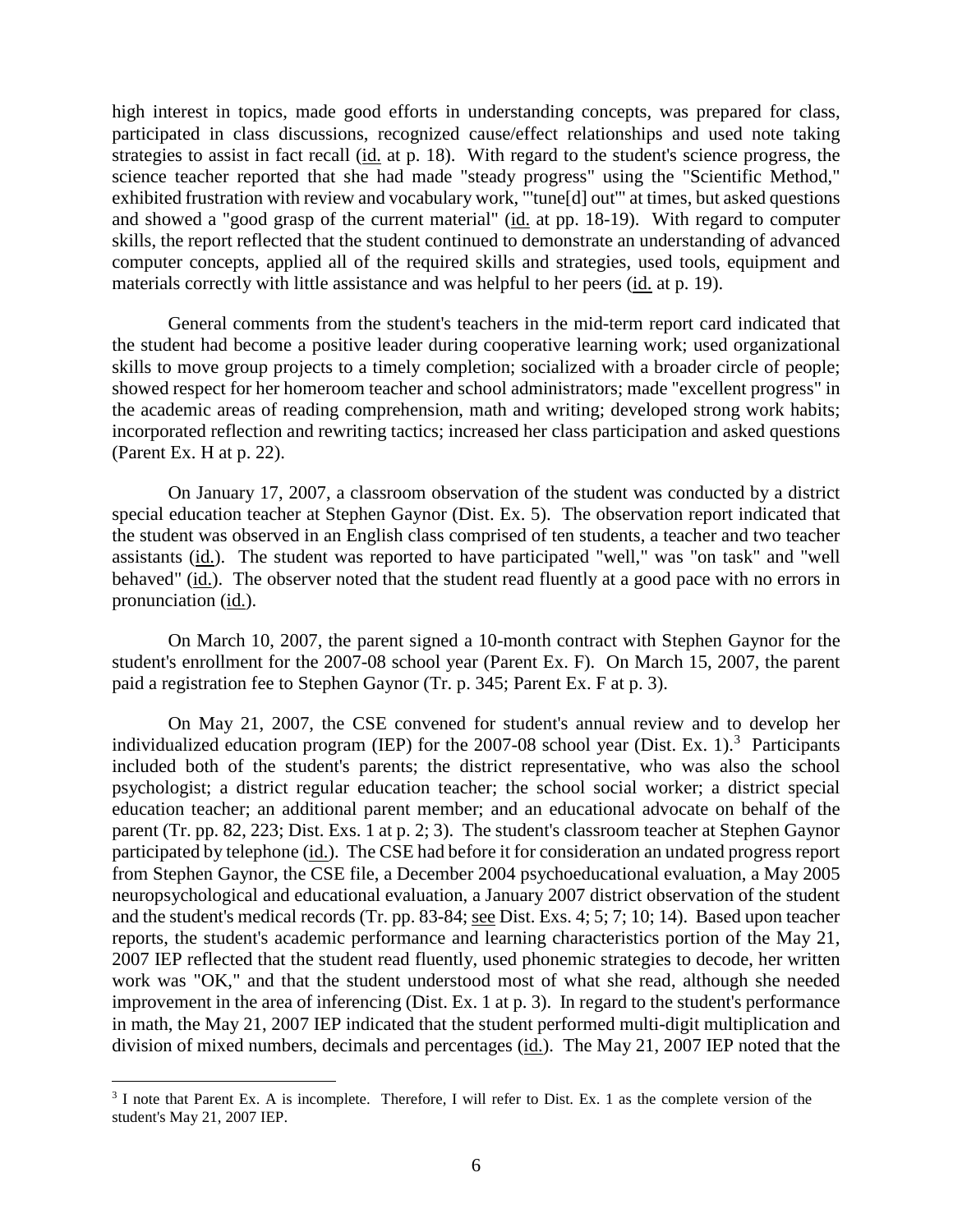student's instructional levels were estimated by "teacher report" to be at a 5.0 grade level equivalent in reading and a 6.0 grade level equivalent in math (id.). The student's present level of social/emotional performance on the May 21, 2007 IEP indicated that the student respected teachers, although she was stubborn and non-compliant at times, was sensitive to criticism, often misinterpreted constructive suggestions and displayed a high degree of test anxiety when taking tests (id. at p. 4). The student's May 21, 2007 IEP indicated that the student's behavior did not seriously interfere with instruction and could be addressed by the regular and/or special education teacher (id.). The CSE did not develop a behavioral intervention plan (BIP) for the student (id.). Management needs for the student's social/emotional issues included a well-structured, integrated educational setting with appropriate remediation, particularly in the area of reading and appropriate related services of speech-language therapy and counseling (id.). The May 21, 2007 IEP reflected that the student did not display medical or physical needs and was able to participate in all activities without limitations (id. at p. 5). The May 21, 2007 IEP contained goals and short term objectives related to the student's needs in reading, writing, math, language and counseling (id. at pp. 6-11).

The May 21, 2007 CSE determined that the student continued to be eligible for special education services as a student with a speech or language impairment (Dist. Ex. 1 at p. 1). For the 2007-08 school year, the May 21, 2007 CSE recommended a 10-month program consisting of a CTT class with a staffing ratio of 13:1 and related services in a separate location of group counseling one time per week for 30 minutes, individual speech-language therapy two times per week for 30 minutes and group speech-language therapy one time per week for 30 minutes (id. at pp. 1, 13). The May 21, 2007 IEP indicated that the student would participate in state and local assessments with accommodations, including separate testing locations, extended time allotted for tests, directions read and reread aloud and questions read aloud, except for tests of reading comprehension (id. at p. 13). The May 21, 2007 CSE considered and rejected a "special 12:1" class" because the student continued "to require support, instruction and selective modification of curriculum to address [her] areas of delay" (id. at p. 12). The May 21, 2007 CSE determined that the student required "an integrated program where she can receive adequate academic challenge" (id.). The hearing record reflects that both the parent and the student's teacher from Stephen Gaynor expressed their disagreement at the May 21, 2007 CSE meeting with the CSE's recommendation for a CTT class (Tr. pp. 327-29) and discussion ensued (Tr. pp. 272-73). The parent testified that she informed the CSE at the May 21, 2007 meeting that she did not believe that the CTT class was appropriate because she had visited a CTT class in "previous years" and believed that it was too large for the student (Tr. p. 328). The hearing record does not reflect that the parent, her advocate, or the special education teacher from Stephen Gaynor expressed any other concerns with the proposed IEP at the May 21, 2007 CSE meeting as the IEP was being developed.

A "CSE Review Rationale" (i.e. meeting notes), dated May 21, 2007, regarding the May 21, 2007 CSE meeting was drafted by the district's school psychologist and was consistent with the information on the student's IEP (compare Dist Ex. 1, with Dist. Ex. 3). The rationale indicated that the student's cognitive functioning was average, she had made "enormous academic progress," and in addition to difficulty with inferencing, the student displayed difficulty understanding temporal relationships (Dist. Ex. 3).

The parent received a Final Notice of Recommended Deferred Placement, dated May 30, 2007, which indicated that she would receive a Final Notice of Recommendation (FNR) notifying her of a "specific location" for the student based upon the CSE's recommendations "on or before August 15, 2007" (Parent Ex. J). By FNR dated June 5, 2007, the district offered the student a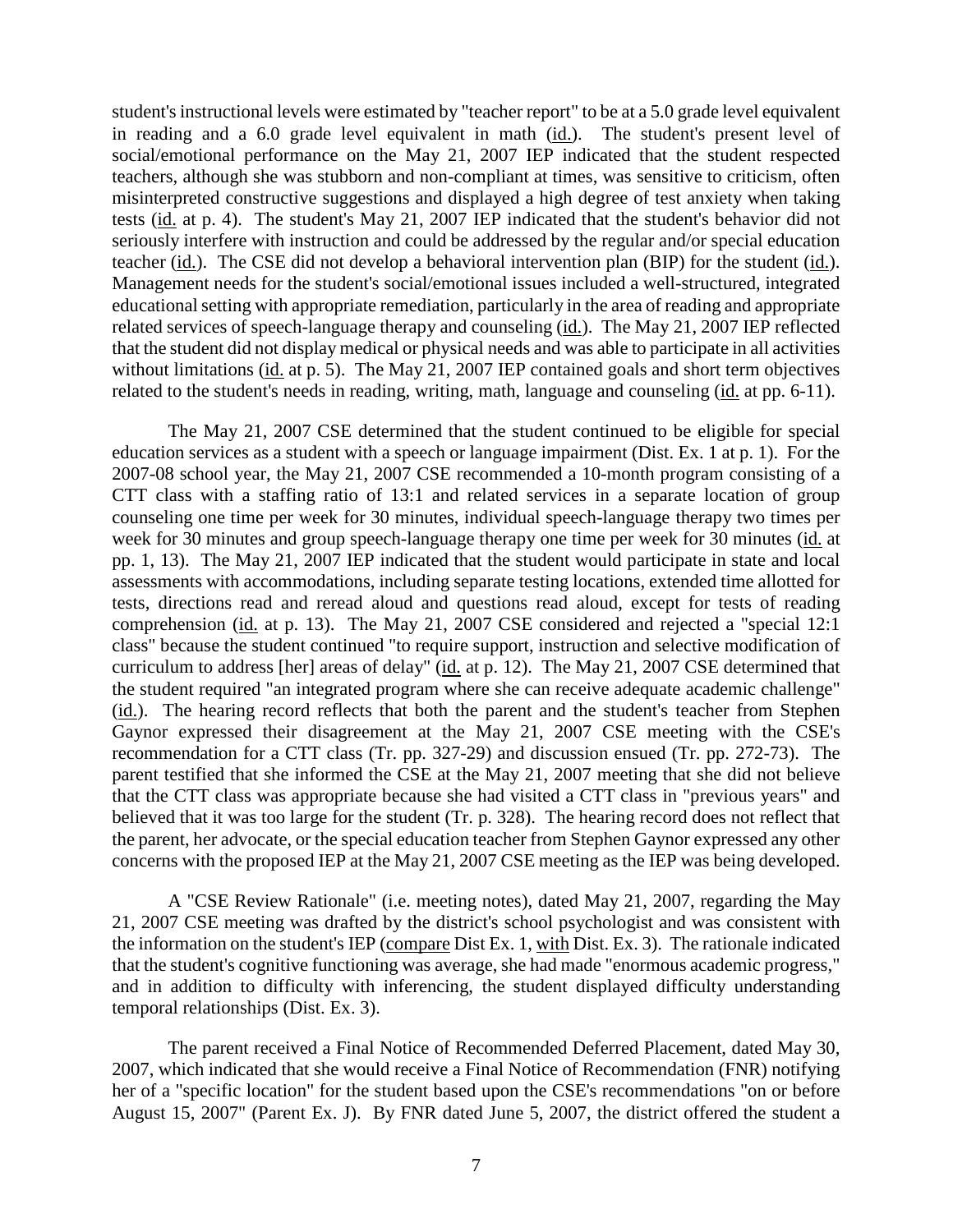CTT class at one of the district's community schools with related services of group counseling and individual speech-language therapy for the 2007-08 school year (Parent Ex. K). On June 8, 2007, the parent acknowledged receipt of the FNR and indicated that she had made arrangements to view the district's recommended placement on June 21, 2007 (Dist. Ex. 12). By letter dated June 21, 2007 to the CSE chairperson, the parent informed the district that she had visited the recommended "program" and that she believed the program was not appropriate for the student because the school and class sizes were "much too large" and the program would not "meet [the student's] needs" (Parent Ex. I). The parent stated that she was unable to accept the recommended program for the student and notified the district that the student would remain at Stephen Gaynor "until the department offers me an appropriate program" (id.). The parent did not inform the district in the letter that she would seek reimbursement for the cost of her placement of the student at Steven Gaynor for the 2007-08 school year (id.), nor did she indicate in her letter that she objected to the contents of the May 21, 2007 IEP or to the IEP formulation process. The parent testified that she did not receive a response from the district to her June 21, 2007 letter (Tr. p. 340). The parent further testified that the CSE did not reconvene to discuss her concerns about the recommended placement and did not offer another placement to the student (id.). The parent stated she was not contacted by anyone in the district with regard to observing another placement (Tr. pp. 340-41). The parent asserted that that the June 21, 2007 letter was her last communication with the district for the 2007-08 school year (Tr. p. 341).

By "corrected" due process complaint notice dated October 23, 2007, the parent, through her advocate, requested an impartial hearing alleging that the district failed to offer the student a free appropriate public education (FAPE) on procedural and substantive grounds (Parent Ex. B at p. 2). The parent asserted that the student required a small self-contained special education class in a small self-contained special education school (id.). The parent stated that she had selected an appropriate placement for the student and cooperated with the CSE (id.). The parent sought reimbursement for the student's tuition at Stephen Gaynor for the 2007-08 school year (id.). The due process complaint notice did not identify any specific facts or concerns regarding the content of the May 21, 2007 IEP or the IEP formulation process (id.).

The impartial hearing convened on January 16, 2008 and concluded on May 28, 2008, after six days of testimony (Tr. pp. 1, 33, 76, 147, 232, 354). At the impartial hearing, the district presented documentary evidence and offered testimony by the special education teacher of the recommended CTT class, the district's school psychologist who participated at the May 21, 2007 CSE meeting and the teacher of the speech and hearing handicapped at the recommended school (Tr. pp. 47, 79, 357). The parent presented documentary evidence and offered testimony by the student's private speech-language pathologist, an educational advocate, $4$  the private speechlanguage pathologist/audiologist who had evaluated the student in prior school years, the student's classroom teacher for the 2005-06 and 2006-07 school years at Stephen Gaynor, the student's classroom teacher for the 2007-08 school year at Stephen Gaynor and the parent (Tr. pp. 189, 221, 235, 266, 287, 325).

By decision dated July 9, 2008, the impartial hearing officer determined that the district had the burden to prove that it offered the student a FAPE for the 2007-08 school (IHO Decision at p. 8). In her decision, the impartial hearing officer reviewed the positions of the parties as

<sup>&</sup>lt;sup>4</sup> I note that the educational advocate who testified at the hearing was employed by the same advocacy organization as the attorney who represented the parent at the hearing and on appeal (Tr. p. 229).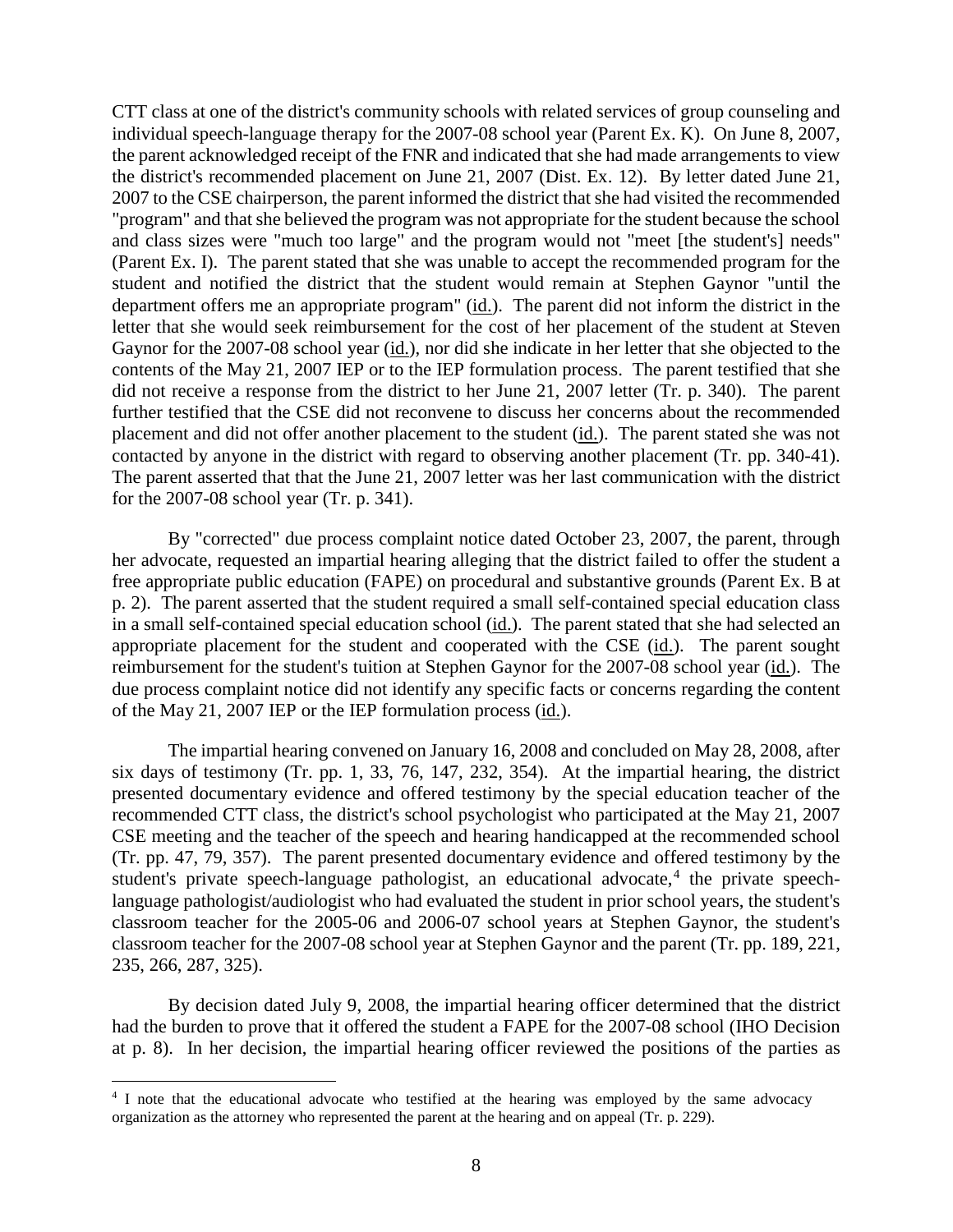presented at the hearing and without any explanation, summarily concluded "[in] this matter, it is the position of this hearing officer that the CSE did not make a valid placement recommendation with respect to the child's educational program" (id.). The impartial hearing officer offered no analysis or explanation for her conclusion that the district did not offer the student a FAPE. 5 Further, the impartial hearing officer stated that based upon testimonial evidence, the parent's unilateral placement of the student at Stephen Gaynor was an appropriate educational setting for the student as the student demonstrated "consistent progress" (id. at p. 9). Lastly, the impartial hearing officer determined that the parent had cooperated with the district throughout the process and that the cost of tuition at Stephen Gaynor was not unreasonable (id.). Accordingly, the impartial hearing officer ordered the district to reimburse the parent for the student's tuition at Stephen Gaynor for the 2007-08 school year, upon presentation of all required documents to the district (id.).

The district appeals asserting that the impartial hearing officer incorrectly determined that the district bore the burden of "proving by substantial evidence" that it had "made a valid and timely placement offer" (IHO Decision at p. 8). Additionally, the district argues that the impartial hearing officer incorrectly held that the district denied the student a FAPE for the 2007-08 school year. The district maintains that the impartial hearing officer failed to explain how she reached her decision that the district denied the student a FAPE*.* The district also asserts that: (1) it was not disputed that the May 21, 2007 CSE was duly constituted; (2) the May 21, 2007 IEP contained present levels of performance in the areas of academic achievement, functional performance, learning characteristics, social and physical development and management needs; (3) the May 21, 2007 IEP included an appropriate classification for the student; (4) the May 21, 2007 IEP contained measurable goals and short-term objectives;<sup>6</sup> (5) the May 21, 2007 IEP recommended a special education program with related services in the least restrictive environment (LRE); and (6) the May 21, 2007 IEP recommended appropriate testing accommodations. The district further argues that the issue of whether the parent was included in the placement decision made by the May 21, 2007 CSE was only raised at the impartial hearing, but was not raised in her due process complaint notice and; therefore, should not be addressed on appeal. The district also maintains that the impartial hearing officer incorrectly held that the parent's unilateral placement of the student at Stephen Gaynor was appropriate. The district requests that the impartial hearing officer's decision be annulled.

The parent submitted an answer admitting and denying the district's allegations. Specifically, the parent argues that, at the impartial hearing, the district did not object to the parent raising both the issue of whether the goals were appropriate and whether the parent was part of the

 $\frac{1}{5}$  $5$  State regulations provide in relevant part, that "[t]he decision of the impartial hearing officer  $\dots$  shall set forth the reasons and the factual basis for the determination. The decision shall reference the hearing record to support the findings of fact" (8 NYCRR 200.5[j][5][v]). It is not clear from the impartial hearing officer's decision that she made findings of fact. The impartial hearing officer is encouraged to comply with State regulations, cite to relevant facts in the hearing record with specificity and provide a reasoned analysis of those facts, referencing applicable law, in support of her conclusions.

 $6$  The district argues in its petition that although the parent challenged the May 21, 2007 IEP goals at the impartial hearing, the parent failed to raise the issue in her due process complaint notice and; therefore, it should not be addressed on appeal (Tr. pp. 133-136; see also Dist. Ex. B). However, I note that the district did not object at the time of the impartial hearing to the parent challenging the IEP goals (see Tr. pp. 88-91, 96-97, 114, 133, 197-98, 224-25, 325). Therefore, I will address this issue on appeal.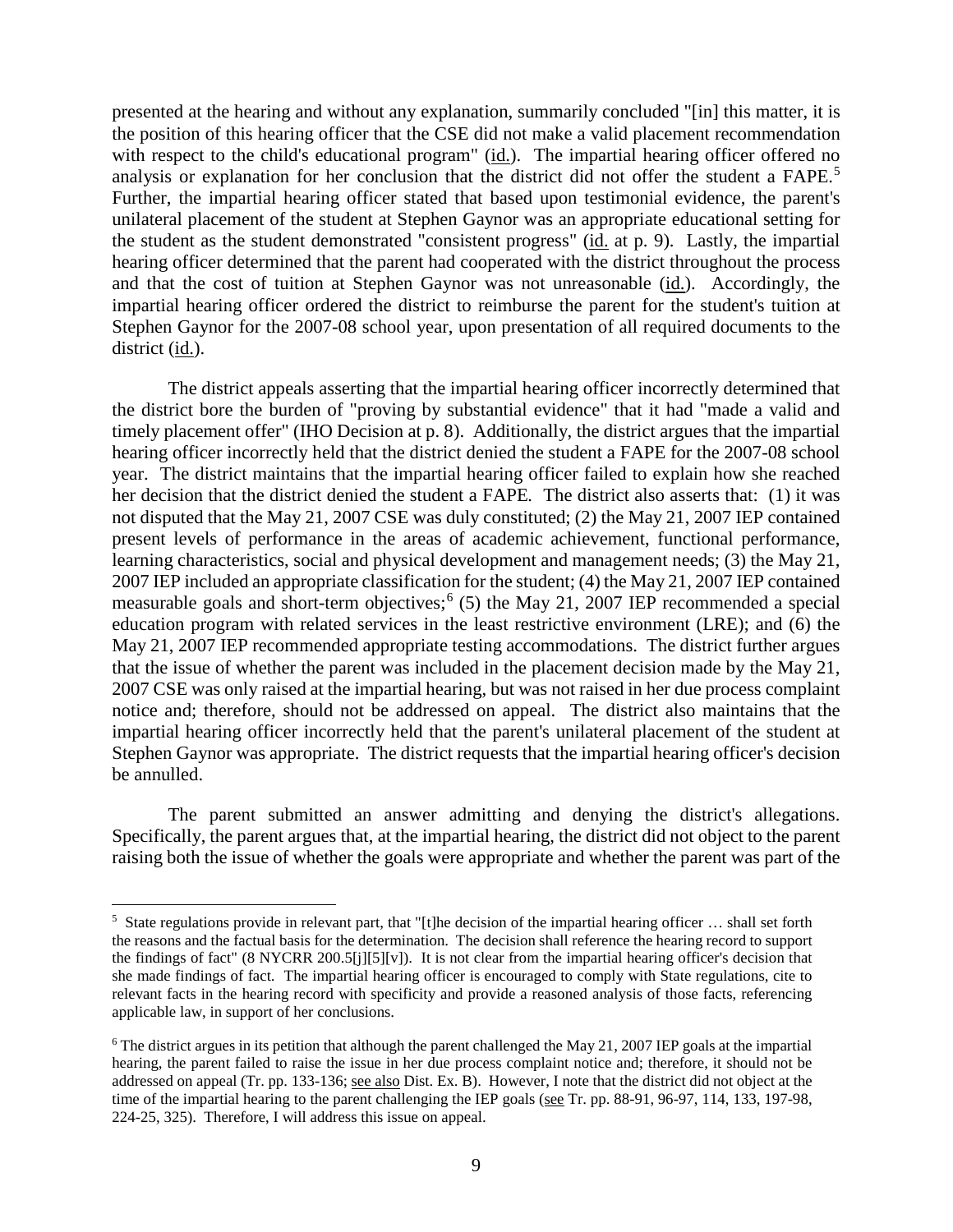placement decision made by the CSE and; therefore, the district cannot raise objections to these issues on appeal.

Two primary purposes of the Individual with Disabilities Education Act (IDEA) (20 U.S.C. §§ 1400-1482) are (1) to ensure that students with disabilities have available to them a FAPE that emphasizes special education and related services designed to meet their unique needs and prepare them for further education, employment, and independent living; and (2) to ensure that the rights of students with disabilities and parents of such students are protected (20 U.S.C. § 1400 [d][1][A]- [B]; see generally Bd. of Educ. v. Rowley, 458 U.S. 176, 179-81, 200-01 [1982]).

A FAPE is offered to a student when (a) the board of education complies with the procedural requirements set forth in the IDEA, and (b) the IEP developed by its CSE through the IDEA's procedures is reasonably calculated to enable the student to receive educational benefits (Rowley, 458 U.S. at 206-07; Cerra v. Pawling Cent. Sch. Dist., 427 F.3d 186, 192 [2d Cir. 2005]). While school districts are required to comply with all IDEA procedures, not all procedural errors render an IEP legally inadequate under the IDEA (Grim v. Rhinebeck Cent. Sch. Dist., 346 F.3d 377, 381 [2d Cir. 2003]; Perricelli v. Carmel Cent. Sch. Dist., 2007 WL 465211, at \*10 [S.D.N.Y. Feb. 9, 2007]). Under the IDEA, if a procedural violation is alleged, an administrative officer may find that a student did not receive a FAPE only if the procedural inadequacies (a) impeded the student's right to a FAPE, (b) significantly impeded the parents' opportunity to participate in the decision-making process regarding the provision of a FAPE to the student, or (c) caused a deprivation of educational benefits (20 U.S.C. § 1415[f][3][E][ii]; 34 C.F.R. § 300.513[a][2]; E.H. v. Bd. of Educ., 2008 WL 3930028 at \*7 [N.D.N.Y. Aug. 21, 2008]; Matrejek v. Brewster Cent. Sch. Dist., 471 F. Supp. 2d 415, 419 [S.D.N.Y. 2007] aff'd, 2008 WL 3852180 [2d Cir. Aug. 19, 2008]).

The IDEA directs that, in general, an impartial hearing officer's decision must be made on substantive grounds based on a determination of whether the student received a FAPE (20 U.S.C. § 1415[f][3][E][i]). A school district offers a FAPE "by providing personalized instruction with sufficient support services to permit the child to benefit educationally from that instruction" (Rowley, 458 U.S. at 203). However, the "IDEA does not itself articulate any specific level of educational benefits that must be provided through an IEP" (Walczak v. Florida Union Free Sch. Dist., 142 F.3d 119, 130 [2d Cir. 1998]; see Rowley, 458 U.S. at 189). The statute ensures an "appropriate" education, "not one that provides everything that might be thought desirable by loving parents" (Walczak, 142 F.3d at 132, quoting Tucker v. Bay Shore Union Free Sch. Dist., 873 F.2d 563, 567 [2d Cir. 1989] [citations omitted]; see Grim, 346 F.3d at 379). Additionally, school districts are not required to "maximize" the potential of students with disabilities (Rowley, 458 U.S. at 189, 199; Grim, 346 F.3d at 379; Walczak, 142 F.3d at 132). Nonetheless, a school district must provide "an IEP that is 'likely to produce progress, not regression,' and . . . affords the student with an opportunity greater than mere 'trivial advancement'" (Cerra, 427 F.3d at 195, quoting Walczak, 142 F.3d at 130 [citations omitted]; see Perricelli, 2007 WL 465211, at \*15). The IEP must be "reasonably calculated to provide some 'meaningful' benefit" (Mrs. B. v. Milford Bd. of Educ., 103 F.3d 1114, 1120 [2d Cir. 1997]). A student's educational program must also be provided in the LRE (20 U.S.C. § 1412[a][5][A]; 34 C.F.R. §§ 300.114[a][2][i], 300.116[a][2]; 8 NYCRR 200.6[a][1]; see Mr. P. v. Newington Bd. of Educ., 2008 WL 4509089, at \*7 [2d Cir. Oct. 9, 2008]; Walczak, 142 F.3d at 132).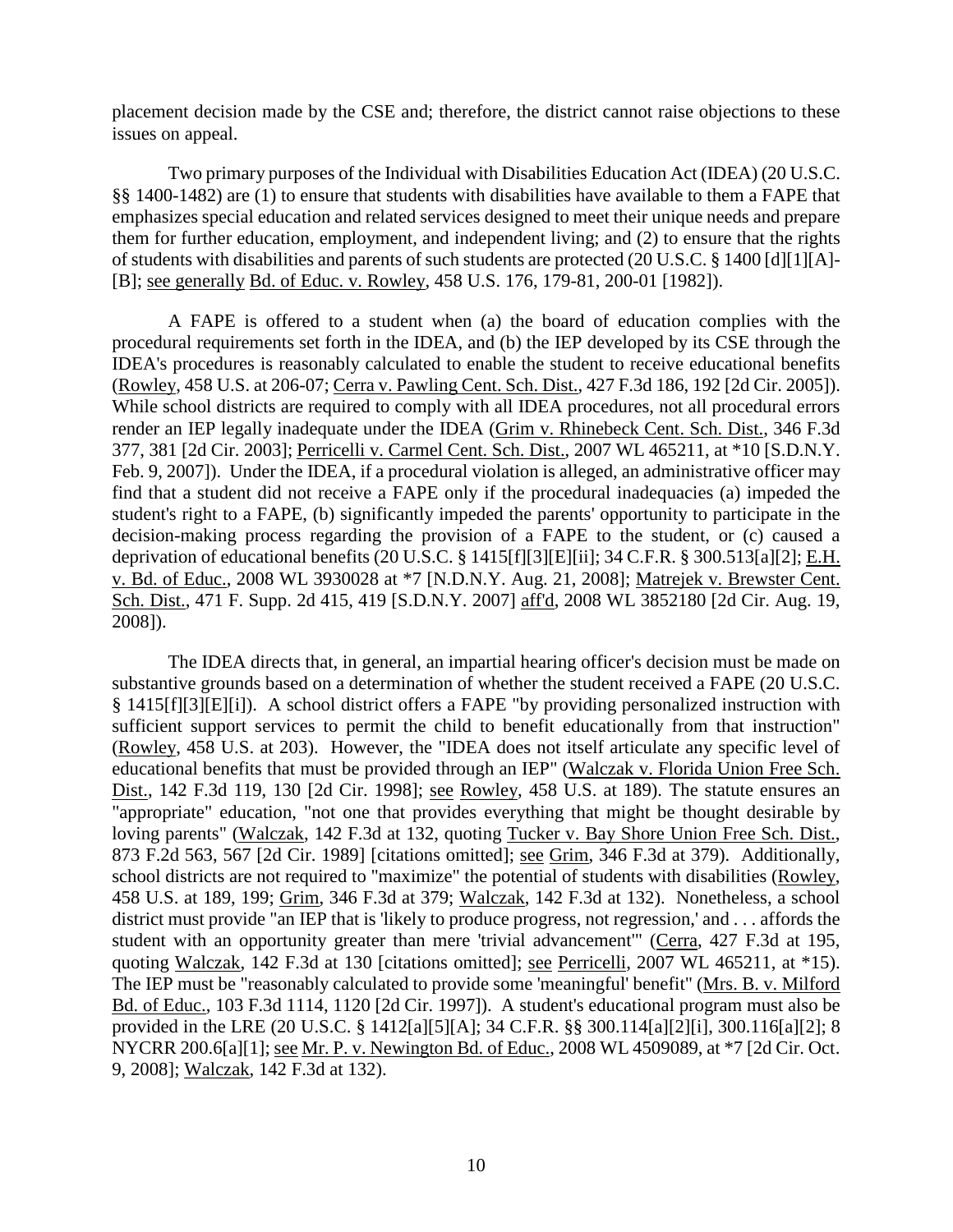An appropriate educational program begins with an IEP that accurately reflects the results of evaluations to identify the student's needs (34 C.F.R. § 300.320[a][1]; 8 NYCRR 200.4[d][2][i]), establishes annual goals related to those needs (34 C.F.R. § 300.320[a][2]; 8 NYCRR 200.4[d][2][iii]), and provides for the use of appropriate special education services (34 C.F.R. § 300.320[a][4]; 8 NYCRR 200.4[d][2][v]; see Application of the Bd. of Educ., Appeal No. 08-070; Application of the Dep't of Educ., Appeal No. 07-018; Application of a Child with a Disability, Appeal No. 06-059; Application of the Dep't of Educ., Appeal No. 06-029; Application of a Child with a Disability, Appeal No. 04-046; Application of a Child with a Disability, Appeal No. 02-014; Application of a Child with a Disability, Appeal No. 01-095; Application of a Child Suspected of Having a Disability, Appeal No. 93-9).

A board of education may be required to reimburse parents for their expenditures for private educational services obtained for the student by his or her parents if the services offered by the board of education were inadequate or inappropriate, the services selected by the parents were appropriate, and equitable considerations support the parents' claim (Florence County Sch. Dist. Four v. Carter, 510 U.S. 7 [1993]; Sch. Comm. of Burlington v. Dep't of Educ., 471 U.S. 359, 369- 70 [1985]). In Burlington, the Court found that Congress intended retroactive reimbursement to parents by school officials as an available remedy in a proper case under the IDEA (Burlington, 471 U.S. at 370-71; Gagliardo v. Arlington Cent. Sch. Dist., 489 F.3d 105, 111 [2d Cir. 2007]; Cerra, 427 F.3d at 192). "Reimbursement merely requires [a district] to belatedly pay expenses that it should have paid all along and would have borne in the first instance" had it offered the student a FAPE (Burlington, 471 U.S. at 370-71; see 20 U.S.C. § 1412[a][10][C][ii]; 34 C.F.R. § 300.148).

The New York State Legislature amended the Education Law to place the burden of production and persuasion upon the school district during an impartial hearing, except that a parent seeking tuition reimbursement for a unilateral placement has the burden of production and persuasion regarding the appropriateness of such placement (Educ. Law § 4404[1][c], as amended by Ch. 583 of the Laws of 2007). The amended statute took effect for impartial hearings commenced on or after October 14, 2007 (see Application of the Bd. of Educ., Appeal No. 08-016).

I have considered the district's argument regarding the burden of proof; however I have reviewed the hearing record and reached my determination in this matter while placing the burden of proof and production on the district. A thorough review of the hearing record demonstrates that the district adequately complied with the necessary procedural requirements and that the special education program and related services recommended by the district in the May 21, 2007 IEP were reasonably calculated to confer educational benefits to the student and were offered in the LRE. Thus, at the time it was formulated, the May 21, 2007 IEP offered the student a FAPE for the 2007- 08 school year.

The student's cognitive and academic needs were reflected in a private neuropsychological and educational evaluation of the student conducted in April and May 2005 (Dist. Ex. 14). Although the results of the report suggested that the student had an age appropriate capacity to learn, reason and solve problems, the student displayed specific weaknesses in her ability to accumulate knowledge through visual means (id. at p. 8). Additionally, the report indicated that even though the student's academic skills were "at or above expected levels" for single word reading, mathematics, spelling and writing, the student's reading comprehension revealed mild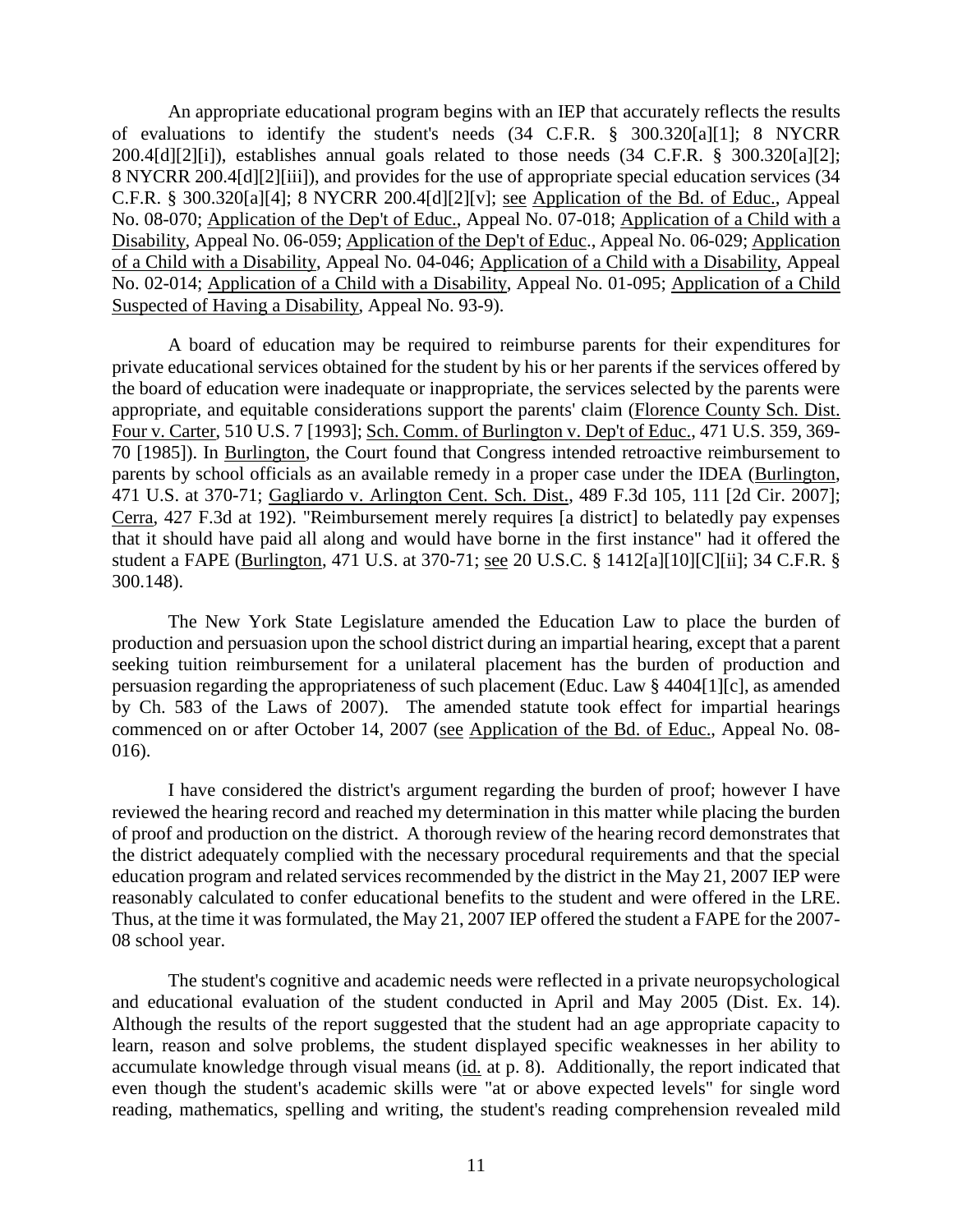weaknesses in deriving information from lengthier texts and inferencing (id.). Also, the student had difficulty understanding academic tasks presented to her if those tasks were not explicitly presented to her, over-relied upon simple sentence structures and was disorganized in her writing (id.). The report indicated the student had difficulties with impulsivity and self-monitoring in the classroom and open-ended and ambiguous tasks, when rules were not clearly outlined for her (id.). In terms of attention, the report reflected that the student had adequate ability to sustain attention over time and to attend to visual normal functioning (id.). Similar findings were reported in a district psychological evaluation of the student dated December 2004 (Dist. Ex. 10). The student's scores indicated low average cognitive potential and average academic ability in reading, math and written language (id. at pp. 6-7).

In October 2007, the student was reevaluated by a private evaluator to assess the status of her auditory and language processing (Parent Ex. E).<sup>7</sup> The evaluator stated that based upon an initial evaluation of the student, "[a] language processing disorder was identified with difficulties in receptive, expressive and executive language functions, and temporal integration and processing speed delays" (id. at p. 1). The evaluation revealed that the student's hearing was within normal limits, her formal auditory processing tests were normal, her phonological processing skills were "good and at grade level" and she was able to understand ambiguous sentences; however, she presented with language processing deficits, such as, inferencing and meaning from context, had difficulty in word retrievals and expressing herself in a conversation, all of which were not commensurate with the student's other skills (id. at p. 6).

The May 21, 2007 IEP reflected the student's needs in the academic and social/emotional present levels of performance as indicated in the reports that were before the May 21, 2007 CSE (Dist Ex. 1 at pp. 3-4). The student needed improvement in reading comprehension and, based upon teacher estimates, the student's reading instructional level of 5.0 indicated an approximate delay of two years, while her math instructional level of 6.0 indicated a delay of approximately one year (id. at p. 3). The student was described as stubborn, non-compliant, and sensitive to criticism, and it was noted that the student misinterpreted constructive suggestions and experienced test anxiety (id. at p. 4).

The district's speech-language teacher at the recommended placement testified that she reviewed the student's May 21, 2007 IEP and the student's speech-language evaluations of 2006 and 2007 (Tr. p. 366). She opined that even though the student achieved scores in the average range in most of the test areas on the evaluation, the student's speech-language needs would be addressed by goals on inferencing, word finding and expressive language and, if there were any deficiencies, they would be mild (Tr. p. 369).

The student's Stephen Gaynor teacher for the 2005-06 and 2006-07 school years testified that the student's needs also included a "small class size" and "idea maintenance" (Tr. pp. 271, 275). The teacher testified that the student also had difficulty solving word problems and exhibited distractibility (Tr. pp. 275-76).

 <sup>7</sup> The auditory and language processing re-evaluation (Parent Ex. E) submitted by the parent at the impartial hearing was not before the CSE team in May 21, 2007. Further, I note that the student was initially evaluated in December 2003 and reevaluated in November 2004, December 2005, December 2006 and October 2007 (Parent Ex. E at p. 1). Additionally, the re-evaluation in 2007 specified the previous years testing results (id. at pp. 2-5, 8).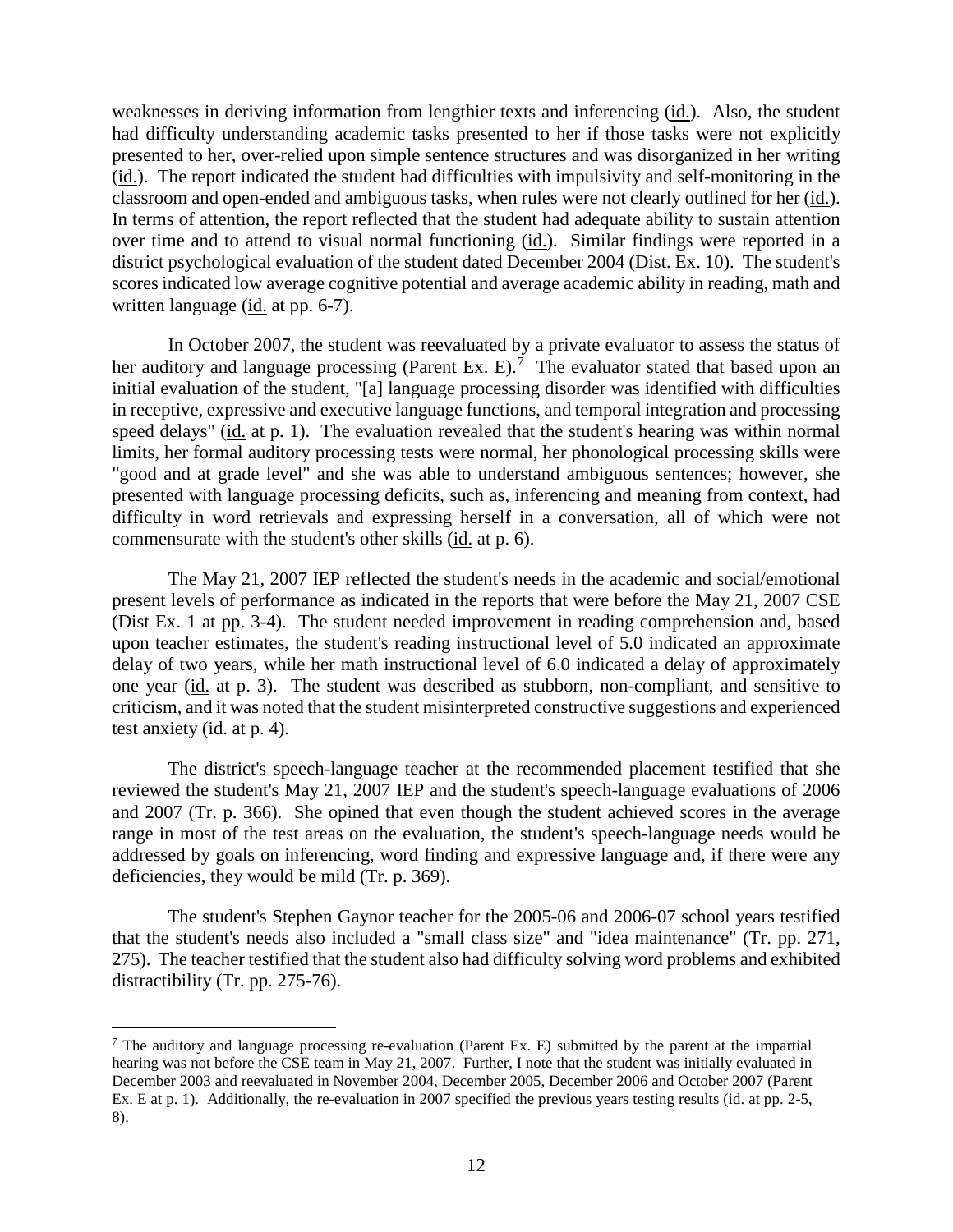To address the student's academic needs in the LRE, the May 21, 2007 CSE recommended a 13:1 CTT placement for the 2007-08 school year with related services of group counseling and individual and group speech-language therapy (Dist. Ex. 1 at pp. 1, 14). The May 21, 2007 CSE opined that "an integrated program where [the student] can receive adequate academic challenge remain[ed] the most appropriate" (id. at p. 13). The May 21, 2007 IEP included annual goals in reading, math and writing, which were consistent with increasing the student's noted instructional levels by one year and corresponding short-term objectives, which targeted the student's specific areas of need in reading comprehension and inferencing (id. at pp. 3, 8-10). The district representative, who was also the school psychologist, testified that the district's special education teacher at the May 21, 2007 CSE based the student's goals on the progress report of Stephen Gaynor that the CSE had before it (Tr. p. 113).

The student's related service needs were addressed in the May 21, 2007 IEP with recommended services of group counseling one time per week for 30 minutes, individual speechlanguage therapy two times per week for 30 minutes and group speech-language therapy one time per week for 30 minutes (Dist. Ex. 1 at p. 14). The May 21, 2007 IEP included one annual goal and five short-term objectives addressing the student's social/emotional needs, namely the student's test anxiety and behavior related to testing situations (id. at p. 10). This goal and the accompanying short-term objectives were consistent with the testimony of the district representative who stated that at the May 21, 2007 CSE the student's current classroom teacher indicated that the student had difficulty with test anxiety (Tr. pp. 133-34). Further, the May 21, 2007 IEP addressed the student's needs for testing accommodations, such as separate testing locations, extended time allotted for test taking (i.e. double time), directions read and reread aloud and questions read aloud, except tests of reading comprehension (Dist. Ex. 1 at p. 14). Additionally, the May 21, 2007 IEP included two annual goals and seven short-term objectives addressing the student's expressive and receptive language needs (id. at p. 9). These goals and short-term objectives were consistent with the opinion of the district's speech-language teacher and the student's 2006 scores on the auditory and language processing re-evaluation (Tr. p. 369; Parent Ex. E at p. 5).

Upon reviewing the student's May 21, 2007 IEP, the district's CTT special education teacher opined that the May 21, 2007 CSE recommended placement of a CTT class for the student for the 2007-08 school year was appropriate (Tr. pp 51-53, 64-68). She testified that her CTT class was comprised of 27 students; 16 of which were general education students, and 11 of which were special education student (Tr. pp. 60-61). The district's CTT teacher testified that students in her class were classified as being learning disabled, speech-language impaired and emotionally disturbed (Tr. pp. 64-65). The CTT special education teacher testified that the age range of the students in her classroom ranged from eleven to fourteen years old (Tr. p. 64). She further stated that the functional levels of the students in her class ranged from two years below grade level to one year above grade level (Tr. p. 65). Additionally, the district's CTT teacher stated that the recommended placement would provide the student with appropriate testing accommodations (Tr. pp. 70-71). She testified that the recommended placement had three guidance counselors, two social workers, a psychologist and a family counselor (Tr. p. 53). She further testified that the recommended placement would not only have been able to provide on-site speech-language therapy and counseling services for the student, but would have increased the length of the sessions from 30 minutes to 40 minutes and provided push-in services, if needed (Tr. pp. 66-69). The hearing record supports a conclusion that based upon the student's classification, age, speechlanguage needs and the academic and social/emotional functional levels delineated in the May 21,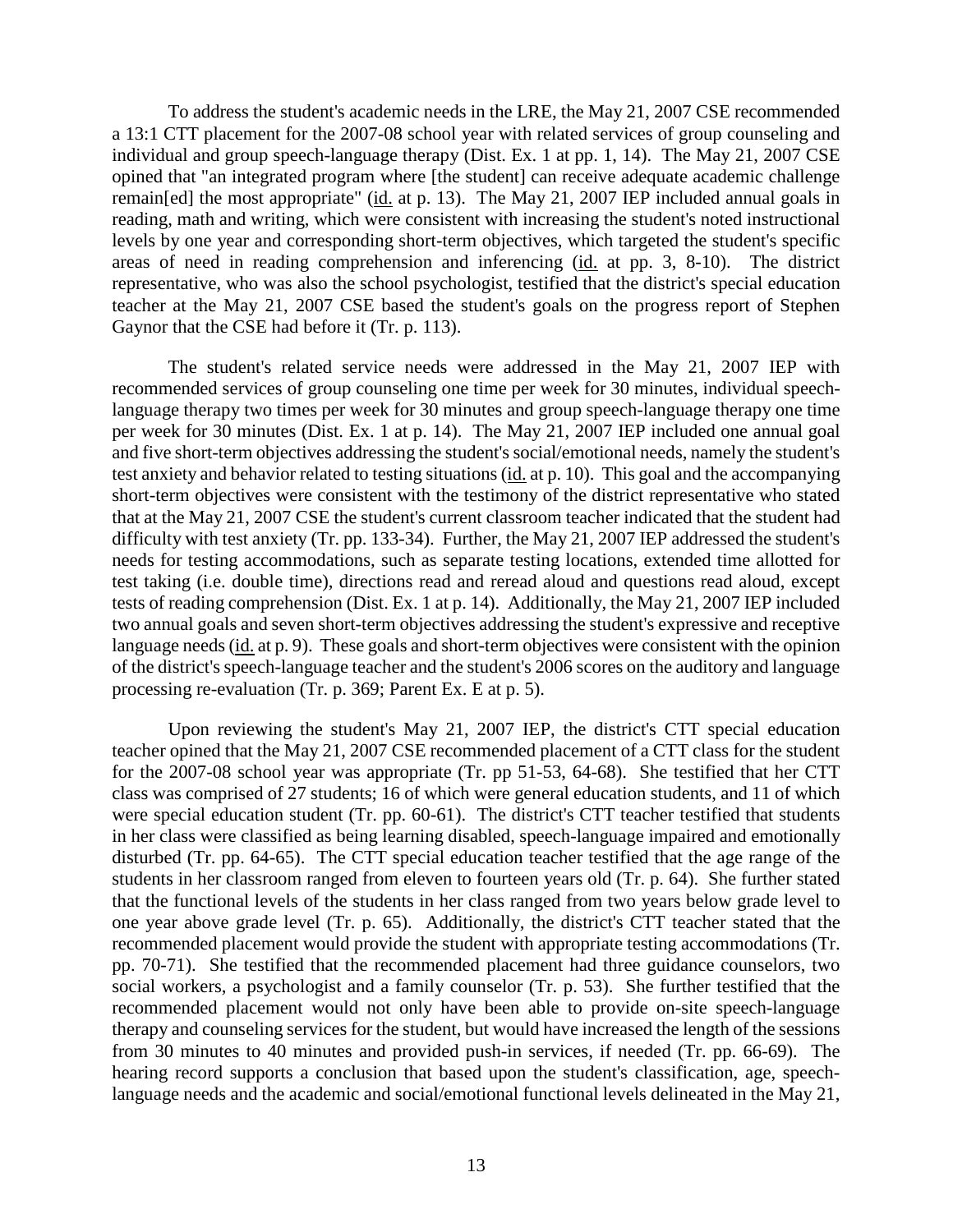2007 IEP, the CTT classroom would have been appropriate to meet the student's needs (Dist. Ex. 1 at pp. 1, 3-4).

The district's CTT teacher testified that the CTT placement offered several additional components (Tr. pp. 56-57, 69-70, 72). She stated that she and the student's math teacher were both trained in "Schools Attuned," which is a program for teachers that focuses on the needs of students, such as identifying students' weaknesses and providing assistance and feedback to students' teachers in dealing with those weaknesses (Tr. pp. 69-70). The "Schools Attuned" program "tailor[s] to each student's need and what they really need and [then] we pass that information on to all the teachers" (Tr. p. 70). Strategies utilized in the "Schools Attuned" program were checklists, color coding notebooks, giving the student more time to speak and different modalities of learning (id.). The district's CTT teacher further testified that the recommended program offered Academic Intervention Services (AIS) to provide academic support, either 1:1 with a student or in a group during school hours or a 50 minute extended school day (Tr. p. 72). The CTT teacher also described the district's "inquiry team," which was comprised of five teachers and the assistant principal, who review individual student's performance on assessments given throughout the school year, to identify the student's areas of need and, then address those needs with the student's particular teacher (Tr. pp. 56-57). She further testified that the CTT teachers communicated regularly to discuss students needs (Tr. p. 69). Although the academic management needs section of the IEP was not completed, the district's speech-language teacher testified that she works with the CTT teachers to provide learning strategies within the classroom, such as encouraging students to reread instructions, underline, highlight, note important elements; having students repeat instructions verbatim before they initiate a task; and having students restate instructions using different terminology to verify their comprehension of directions (Tr. pp. 373- 74).

With regard to similar needs, the student's Stephen Gaynor teacher for the 2005-06 and 2006-07 school years objected to the CTT class at the May 21, 2007 CSE because she believed that the student would benefit from a class "geared towards [students] with similar needs, specifically in terms of language and learning style" (Tr. p. 271). However, I note the student's current Stephen Gaynor teacher testified at the impartial hearing that students in his current classroom exhibited "language difficulties, dyslexia [and] some [students] with emotional overlays" and, as noted above, the district's CTT teacher testified that students in her class were classified as being learning disabled, speech-language impaired and emotionally disturbed (Tr. pp. 64-65, 288). Therefore, the hearing record demonstrates that the district's recommended CTT classroom and the parent's unilateral placement at Stephen Gaynor were similar in that they both contained students with similar needs and classifications as the student (id.).

With regard to the student's academic needs, the results of the May 2005 neuropsychological educational evaluation and the December 2006 auditory and language processing evaluation did not indicate a level of need commensurate with a self-contained placement (Dist. Ex. 14 at pp. 7-10; Parent Ex. E at pp. 4-6). The May 21, 2007 CSE considered the student's placement in the LRE, rejecting a 12:1 special class placement as inappropriate for the student (Dist. Ex. 1 at p. 13). The student's academic present levels of performance noted on the May 21, 2007 IEP indicated deficits of one to two grade levels in reading and math, which were consistent with the academic needs of the students in the district's recommended CTT class which were described by the district's CTT teacher as anywhere from two years below grade level to one year above grade level (Tr. p. 65; Dist. Ex. 1 at p. 3).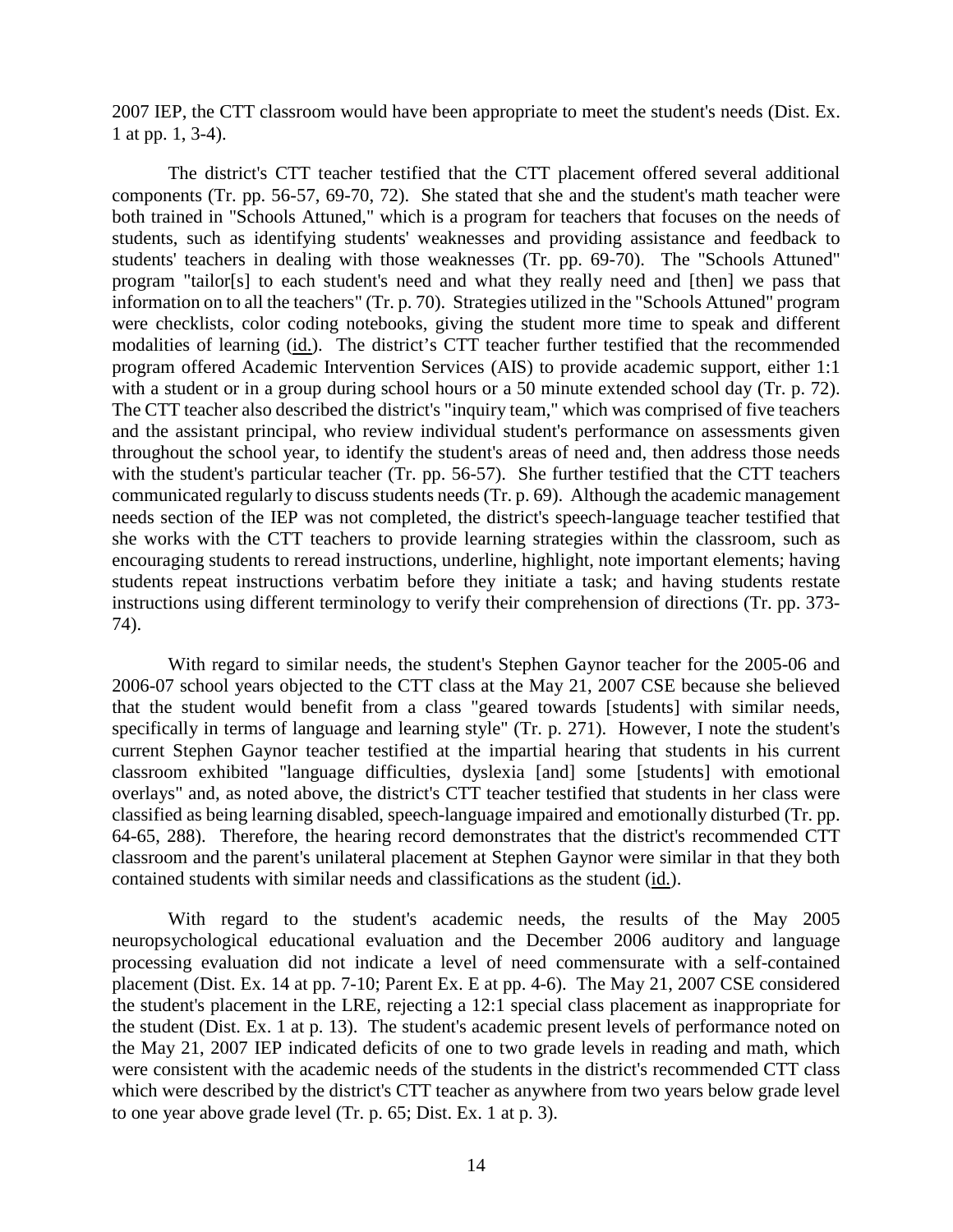With regard to the student's ability to work with a peer, the student's speech-language therapist speculated that if the student was placed in the recommended CTT and paired with another student in a smaller work group, the student would "talk about what they did last night rather than talk about what was going on in the classroom" (Tr. p. 201). She further testified that the student "is not the type of student who is going to talk about the lesson, especially if you are going to break up singly [sic] with a friend who is going to talk about what they did at home" (id.). This testimony is not supported by the written documentary evidence in the hearing record. The student's teacher at Stephen Gaynor for the 2005-06 and 2006-07 school years reported in the student's mid-term report card which was prepared prior to the hearing, that the student was "a positive leader during cooperative learning group work," "help[ed] peers negotiate compromises" and used "strong organizational skills to help move group projects to timely completion" (Parent Ex. H at p. 22). The teacher's opinion of the student's ability to interact appropriately as indicated in the mid-term report card was also consistent with the assessment of other teachers at Stephen Gaynor (see id. at pp. 17, 19, 20). The mid-term report card was considered by the May 21, 2007 CSE and was supportive of the conclusion that the student was able to not only work appropriately with peers, but was able to take on positive leadership responsibilities (see id.).

The hearing record also shows that the CSE gave consideration to the parent's concerns regarding the recommendation of a CTT placement. As noted by the student's 2005-06 and 2006- 07 Stephen Gaynor teacher, who, along with the parent, had "strong reservations" about placing the student in a CTT class, the other members of the May 21, 2007 CSE did not agree (Tr. pp. 272- 73). As the teacher further testified, there was a general sense by the other CSE members "that [the student] [was] a highly organized individual ... who would be able to manage in mainstream classes," and she believed the May 21, 2007 CSE was "trying to put [the student] in the least restrictive environment" (id.).

Although the parent contends that the goals and short-term objectives were not discussed at the May 21, 2007 CSE meeting (Tr. pp. 224-25), the hearing record indicates otherwise. The student's 2005-06 and 2006-07 teacher at Stephen Gaynor testified that the May 21, 2007 CSE team asked her for "information," that she gave them information and then the May 21, 2007 IEP goals were drafted when she was no longer on the telephone (Tr. p. 270). The district representative, who was also the school psychologist, testified that the district's clinicians and the special education teacher all participated in the development of a draft of the May 21, 2007 IEP based upon the student's progress report from Stephen Gaynor (Tr. pp. 113-17). The district representative testified that they developed a draft of the goals before the May 21, 2007 IEP, then came together at the May 21, 2007 CSE meeting to discuss the draft goals and make modifications, if necessary (Tr. p. 114). He further testified that not all of the draft goals were written prior to the May 21, 2007 CSE, but were developed as a result of the discussion at the May 21, 2007 CSE meeting, such as the need for a goal to address the student's difficulty with test anxiety (Tr. pp. 133-34). He testified that "the IEP meeting is very critical in modifying and making sure that this draft is refined to specifically address [the student's] specific needs" (Tr. p. 120). In regard to the student's speech-language goals, although the student's own speech-language therapist testified that she had concerns that the student had already mastered some of the goals on the May 21, 2007 IEP (Tr. pp. 197-98), it was unclear in the hearing record if she believed that these goals were mastered at the time of the May 21, 2007 CSE or when she testified at the impartial hearing in March 2008. As noted above, the hearing record does not reflect that the parent or her advocate raised any objection at the CSE meeting to the discussion of the IEP goals, or the absence thereof. Despite the allegation that the IEP goals were not formulated in a procedurally appropriate manner,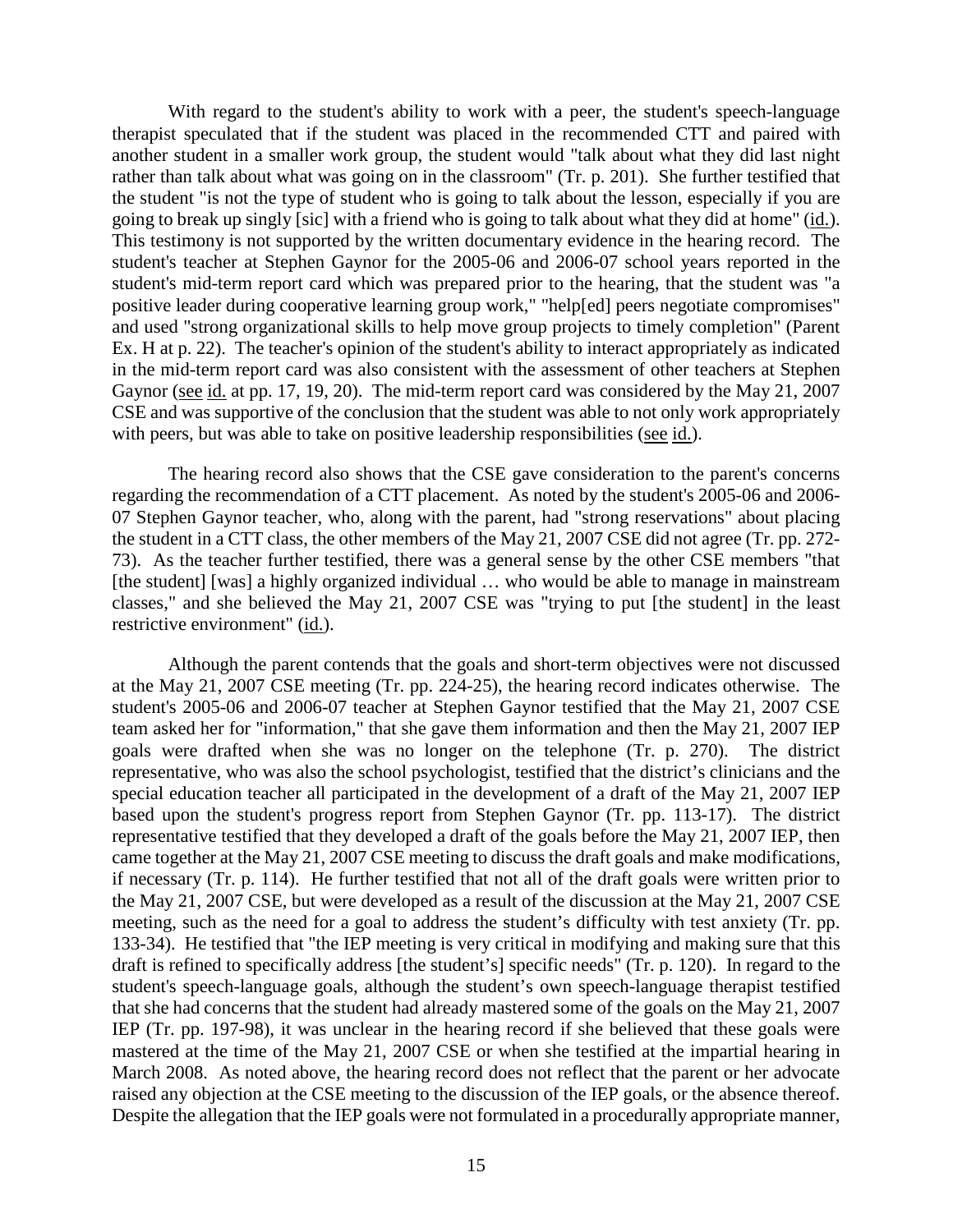the hearing record shows that the goals and short-term objectives are substantively adequate and appropriate. The hearing record does not show that there is a procedural or substantive infirmity on the IEP that would rise to the level of denying the student a FAPE.

The district asserts in its petition that at the impartial hearing, the parent alleged that the placement decision was made after the May 21, 2007 CSE meeting and without the parent's consultation. The district argues that although this issue was raised at the hearing, it was not raised in the parent's due process complaint notice and should not be addressed on appeal. As noted by the district in its petition, the parent raised this issue at the hearing (Tr. pp. 45, 137-39) and the district offered no objection. Therefore, I will address this issue on appeal. The CSE was required to indicate a recommended placement on the student's May 21, 2007 IEP (8 NYCRR 200.4[d][2][xii]). Although the IDEA requires parental participation in determining the educational placement of a student (see 34 C.F.R. §§ 300.116, 300.327, 300.501[c]), the assignment of a particular school is an administrative decision provided it is made in conformance with the CSE's educational placement recommendation (White v. Ascension Parish Sch. Bd., 343 F.3d 373, 379 [5th Cir. 2003]; see Veazey v. Ascension Parish Sch. Bd., 2005 WL 19496 [5th Cir. Jan. 5, 2005]; A.W. v. Fairfax Co. Sch. Bd., 372 F.3d 674, 682 [4th Cir. 2004]; Concerned Parents & Citizens for the Continuing Educ. at Malcolm X Pub. Sch. 79 v. New York City Bd. of Educ., 629 F.2d 751, 756 [2d Cir. 1980]; Application of the Bd. of Educ., Appeal No. 99-90; Application of a Child with a Disability, Appeal No. 93-5; but see A.K. ex rel. J.K. v. Alexandria City Sch. Bd., 484 F.3d 672, [4th Cir. 2007]). The United States Department of Education (USDOE) has stated that it "referred to 'placement' as points along the continuum of placement options available for a student with a disability, and 'location' as the physical surrounding, such as the classroom, in which a student with a disability receives special education and related services" (Placements, 71 Fed. Reg. 46588 [August 14, 2006]).<sup>8,9</sup> This view is consistent with the opinion of the USDOE's Office of Special Education Programs (OSEP), which indicates that the assignment of a particular school is an administrative decision provided it is made in conformance with the IEP team's educational placement recommendation (Letter to Veasey, 37 IDELR 10 [OSEP 2001]). In this case, there is no evidence in the hearing record that the student's special education and related services needs could only be met in a specific classroom or school. Moreover, the district offered a placement along the continuum (CTT) (8 NYCRR 200.6[g]) at the May 21, 2007 meeting. There is no evidence that the parent was denied participation in that decision, as evidenced by the fact that she voiced her concerns with regard to the CTT class at the CSE meeting (Tr. pp. 327-29). Therefore, I find that the fact that a specific school site was not offered by the district at the May 21, 2007 CSE meeting did not deprive the student of a FAPE.

In light of the foregoing, I find that the district's recommended 13:1 CTT placement in a district community school with related services, as indicated in the student's May 21, 2007 IEP,

 <sup>8</sup> The federal and State continuums of alternative placement options are identified in 34 C.F.R. § 300.115 and 8 NYCRR 200.6.

<sup>&</sup>lt;sup>9</sup> The USDOE previously discussed "location" regarding the 1997 amendments to the IDEA, which for the first time required an IEP to identify the "location" of services. In discussing this provision of the 1997 amendments, the USDOE noted that "[t]he 'location' of services in the context of an IEP generally refers to the type of environments that is the appropriate place for provision of the service. For example, is the related service to be provided in the child's regular classroom or in a resource room?" (Content of IEP, 64 Fed. Reg. 12594 [March 12, 1999]). Current provisions requiring that the location of services be identified on an IEP are found at 20 U.S.C. § 1414[d][1][A][i][VII]; 34 C.F.R. § 300.320[a][7]; 8 NYCRR 200.4[d][2][v][b][7]).